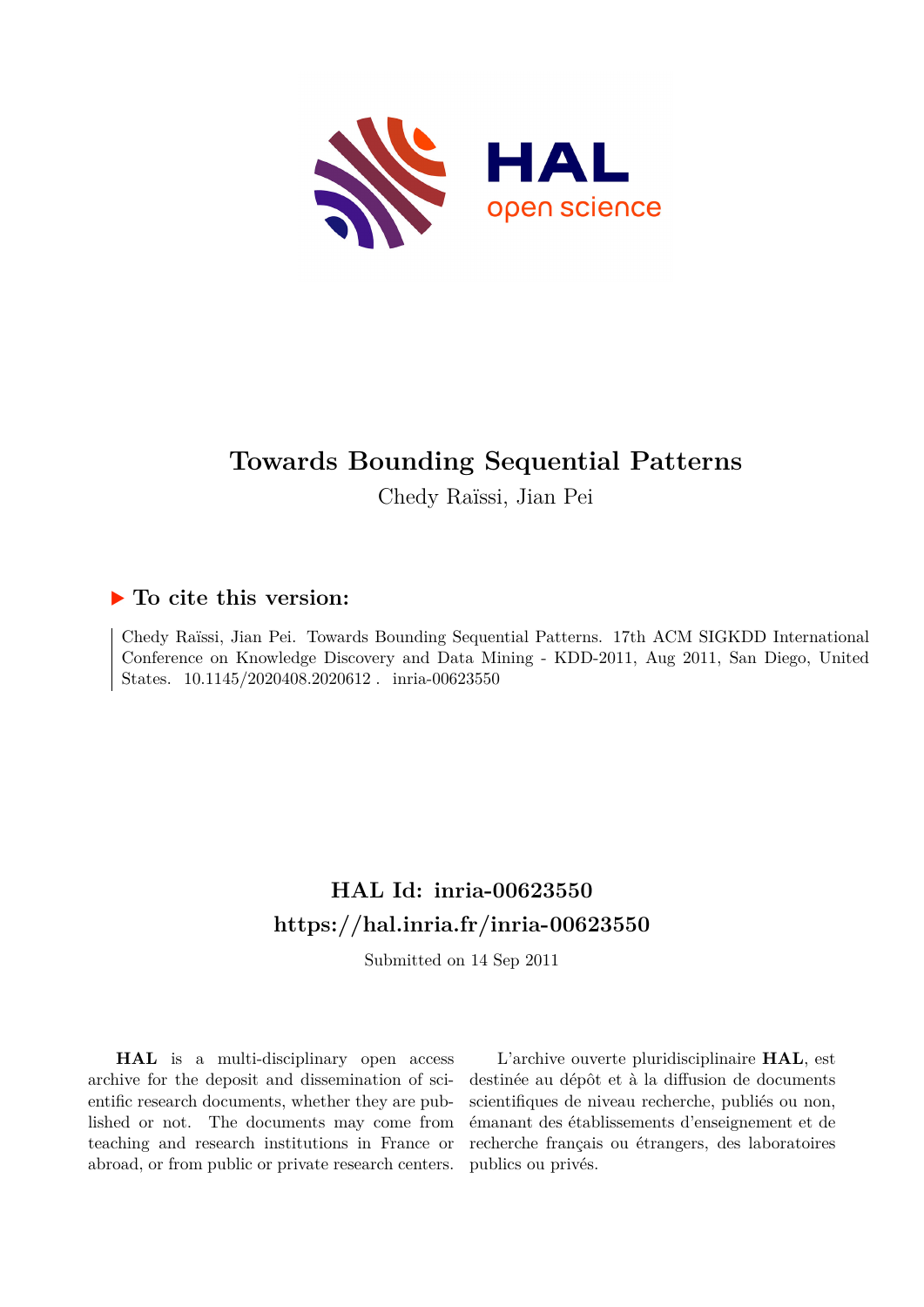# **Towards Bounding Sequential Patterns**<sup>∗</sup>

Chedy Raïssi INRIA Nancy Grand Est, France chedy.raissi@inria.fr

## **ABSTRACT**

Given a sequence database, can we have a non-trivial upper bound on the number of sequential patterns? The problem of bounding sequential patterns is very challenging in theory due to the combinatorial complexity of sequences, even given some inspiring results on bounding itemsets in frequent itemset mining. Moreover, the problem is highly meaningful in practice, since the upper bound can be used in many applications such as space allocation in building sequence data warehouses.

In this paper, we tackle the problem of bounding sequential patterns by presenting, for the first time in the field of sequential pattern mining, strong combinatorial results on computing the number of possible sequential patterns that can be generated at a given length  $k$ . We introduce, as a case study, two novel techniques to estimate the number of candidate sequences. An extensive empirical study on both real data and synthetic data verifies the effectiveness of our methods.

#### **Categories and Subject Descriptors**

H.2.8 [**Database Management**]: Database Applications— Data Mining; G.2.1 [**Discrete Mathematics**]: Combinatorics—Counting problems, generating functions

### **General Terms**

Theory, Algorithms

Copyright 2011 ACM 978-1-4503-0813-7/11/08 ...\$10.00.

Jian Pei School of Computing Science Simon Fraser University Burnaby, BC, Canada jpei@cs.sfu.ca

#### **Keywords**

Sequential Pattern Mining, Combinatorics

#### **1. INTRODUCTION**

Sequence data is widely used in many applications. Consequently, mining sequential patterns and other types of knowledge from sequence data has become an important data mining task. The main emphasis has been on developing efficient mining algorithms and effective pattern representation [5]. However, an important fundamental problem still remains open: given a sequence database, can we have an upper bound on the number of sequential patterns in the database?

Any non-trivial answer to the question can find immediate applications in many sequence mining scenarios. For example, one issue in sequential pattern mining is that the runtime cannot be well estimated. That is, when a sequential pattern mining algorithm starts to run on a sequence database and keeps generating sequential patterns, one cannot tell how many more patterns will be generated and when the algorithm will stop. The progress of the mining algorithm cannot be estimated. If an upper bound on the number of sequential patterns can be obtained, the upper bound can be used to estimate the progress of the mining.

As another application example, building sequence data warehouses and conducting OLAP on sequences have found applications in, for example, web search [27], customer trajectory analysis [15], workflow analysis [9], and bioinformatics [4]. Space is one of the central issues in building a sequence data warehouse. How much space does a data warehouse need on a given sequence database?

The problem of bounding sequential patterns is very challenging due to the combinatorial complexity of sequences. Unlike bounding frequent itemsets [8], where each item can appear at most once in an itemset, an item may appear multiple times in a sequential pattern, which make the possible combinations much more numerous and complicated. To the best of our knowledge, no solid result has been reported in literature. Moreover, the difficulty of the problem has been well recognized. For example, Zaki [25] affirmed, "It is difficult to derive a closed-form expression for the exact number of k-sequences".

In this paper, we tackle the problem of bounding sequential patterns. We make two significant contributions. First, we present, for the first time in the field of sequential pattern mining, strong combinatorial results on bounding the number of possible sequential patterns that can be generated for a given length  $k$ . Second, we introduce, as a case

<sup>\*</sup>We are grateful to Drs. Toon Calders, Loïc Cerf, Marc Plantevit and Prof. Bruno Crémilleux for the inspiring and constructive discussions. We thank the anonymous reviewers for their comments and suggestions. Jian Pei's research is supported in part by an NSERC Discovery Grant and a BCFRST NRAS Endowment Research Team Program project. All opinions, findings, conclusions and recommendations in this paper are those of the authors and do not necessarily reflect the views of the funding agencies.

Permission to make digital or hard copies of all or part of this work for personal or classroom use is granted without fee provided that copies are not made or distributed for profit or commercial advantage and that copies bear this notice and the full citation on the first page. To copy otherwise, to republish, to post on servers or to redistribute to lists, requires prior specific permission and/or a fee.

*KDD'11,* August 21–24, 2011, San Diego, California, USA.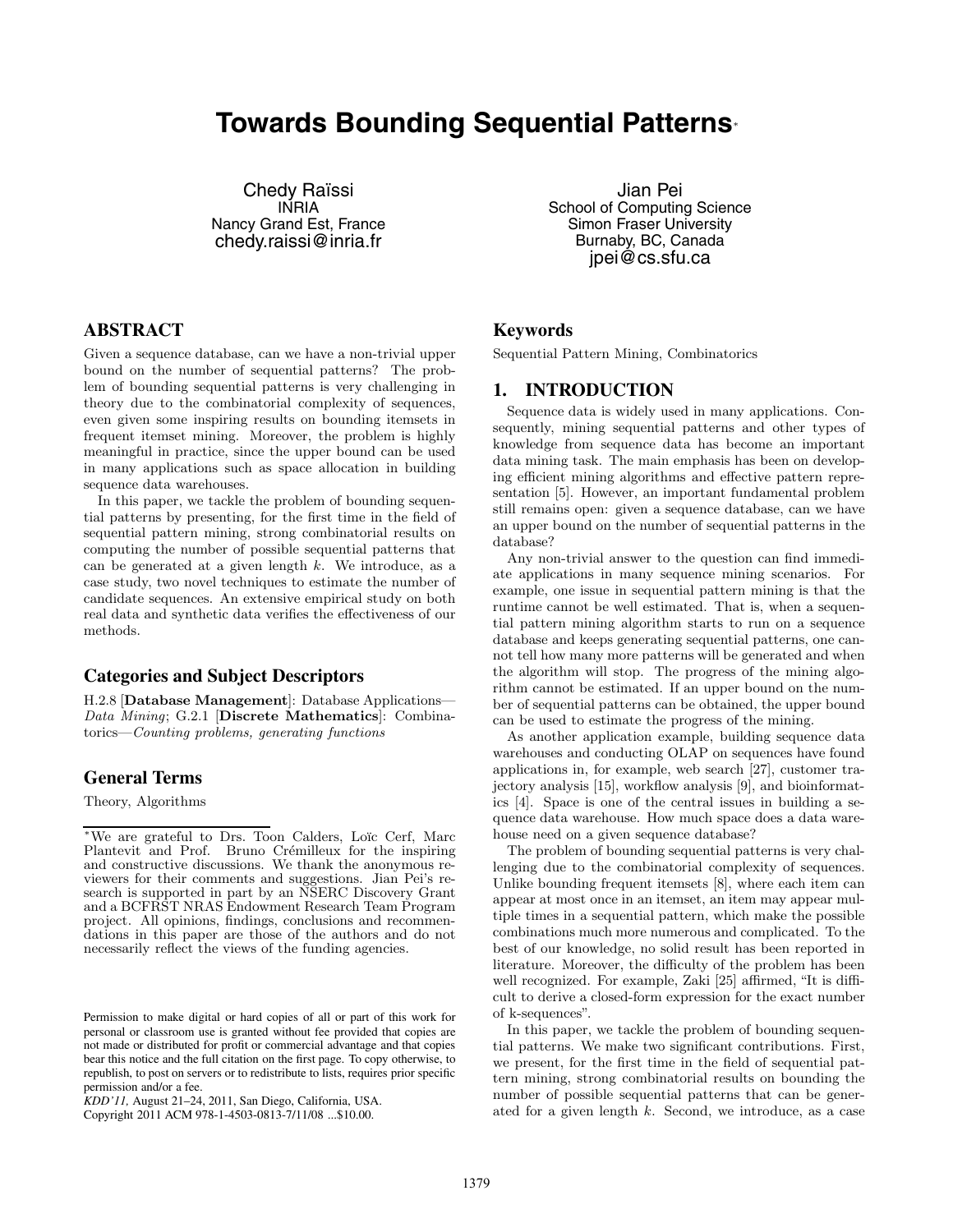study, two novel techniques to estimate the number of candidate sequences. Fundamentally, our method is different from the results on bounding frequent itemsets [8], since the Kruskal-Katona theorem [11, 12], which is the major tool in bounding frequent itemsets, cannot be applied globally to sequences. We build different combinatorial tools based on the Whitney numbers of the poset of sequences and on prefix-itemset partitions. Using these combinatorial results, any sequence mining algorithm can *efficiently* compute upper bounds on the number of candidates to be searched. An extensive empirical study on both real data and synthetic data verifies the effectiveness of our methods. We believe that the results reported in this paper are a major breakthrough in the theory and foundation of sequential pattern mining, and may have a broad impact on other pattern mining problems.

The rest of the paper is organized as follows. Section 2 reviews the related work. Section 3 briefly reviews the preliminaries needed in our development. Section 4 introduces our new combinatorial results. In Section 5, we show how to apply our combinatorial results in different ways to derive an upper bound on the number of candidate sequences. An experimental study is reported in Section 6. We conclude our work and discuss several interesting directions in Section 7.

#### **2. RELATED WORK**

Since Agrawal and Srikant [2] introduced the problem of sequential pattern mining, many studies focused on developing efficient algorithms for sequential pattern mining, such as AprioriAll [2], GSP [21] and SPADE [25]. Several effective representations of sequential patterns have been proposed [24, 22]. However, to the best of our knowledge, no previous work obtains non-trivial results on estimating the number of candidates for sequential patterns.

A problem highly related to bounding sequential patterns is to bound frequent itemsets. A seminal paper by Geerts et al. [8] shed light on the pure combinatorial problem that lies behind the estimation of candidates in frequent itemset mining [1]. Using a well-known extremal combinatorics result, the Kruskal-Katona theorem [11, 12], Geerts *et al.* [8] provided hard and tight combinatorial upper bounds on the number of candidates. This result is also a theoretical basis for what is known as the inverse mining problem [19, 20], where the same Kruskal-Katona theorem is used to characterize properties of length distributions of frequent itemsets and their synthetic generation.

One may expect that the Kruskal-Katona theorem can be also used to tackle the sequential pattern bounding problem. Unfortunately, Leck [13] affirmed that there is no theorem of the Kruskal-Katona type for sequential patterns. Therefore, in this paper, we explore other fundamentally different approaches to tackle the problem of bounding sequential patterns.

#### **3. PRELIMINARIES**

Let  $\mathcal{I} = \{i_1, i_2, \ldots, i_m\}$  be a finite set of *items*. An *itemset*  $X \subseteq \mathcal{I}$  is a non-empty subset of  $\mathcal{I}$ . A sequence S over I is an ordered list  $\langle X_1 \cdots X_n \rangle$ , where  $X_i$   $(1 \leq i \leq n)$  is an itemset. The *length* of a sequence S, denoted by  $|S|$ , is  $\sum_{i=1}^{n} |X_i|$ . A k-sequence is a sequence of length k. We denote by  $\mathbb{T}(\mathcal{I})$  the (infinite) set of all possible sequences

over  $I$ . A sequence database  $D$  over  $I$  is a finite set of pairs  $(SID, T)$ , where  $SID \in \{1, 2, ..., |\mathcal{D}|\}$  is an identifier and  $T \in \mathbb{T}(\mathcal{I})$  a sequence over  $\mathcal{I}$ .

DEFINITION 1 (SUBSEQUENCE). A sequence  $S'$  $\langle X'_1 \cdots X'_n \rangle$  is a **subsequence** of another sequence  $S =$  $\langle X_1 \ldots X_m \rangle$ , denoted by  $S' \preceq S$ , if  $n \leq m$  and there exist  $1 \leq i_1 < i_2 < \cdots < i_n \leq m$  such that  $X_j^{\overline{\prime}} \subseteq X_{i_j} \ (1 \leq j \leq n)$ . S is said to be a **supersequence** of S'. S' is called a **proper** *subsequence* of S, denoted by  $S' \prec S$ , if  $S' \preceq S$  and  $S' \neq S$ .

Immediately, we have the following property.

PROPERTY 1. The set  $\mathbb{T}(\mathcal{I})$  with the binary relation  $\prec$  is a partially ordered set (i.e., it is reflexive, antisymmetric and transitive).

Following with Property 1, we call  $(\mathbb{T}(\mathcal{I}), \preceq)$  the **partially ordered sequence set**.

DEFINITION 2 (WHITNEY NUMBERS). In the context of the partially ordered sequence set  $(\mathbb{T}(\mathcal{I}), \preceq)$ , the **Whitney** *numbers*  $w_i$  ( $i > 1$ ) are the numbers of *i*-sequences.

DEFINITION 3 (CONCATENATION AND MERGE). For sequences  $S = \langle X_1 \cdots X_n \rangle$  and  $S' = \langle X_1^j \cdots X_m^j \rangle$ , we define the **concatenation** operator ∘ such that  $S \circ S' = \langle X_1 \cdots X_n X'_1 \cdots X'_m \rangle$ .  $S \circ S'$  is called a **concate***nation supersequence* of S. We also define the *merge* operator  $\diamond$  such that  $S \diamond S' = \langle X_1 \cdots (X_n \cup X'_1) \cdots X'_m \rangle$ .  $S \diamond S'$  is called a **merge supersequence** of S.

Definition 4 (**Prefix equivalence**). Two sequences  $S = \langle X_1 \cdots X_n \rangle$  and  $S' = \langle X'_1 \cdots X'_n \rangle$  are said to be **pre***fix equivalent*, denoted by  $S \equiv_{\pi} S'$ , if  $|S| = |S'|$  and for  $(1 \leq i < n), X_i = X'_i.$ 

Let C be a set of sequences. We denote by  $[S]_\pi(\mathcal{C})$  the set *of the last itemsets of the prefix equivalence class* of S, which is the set of the last itemsets in the sequences in  $\mathcal C$ equivalent to S, i.e.,  $[S]_\pi(\mathcal{C}) = \{X | S \equiv_\pi S' \circ X, S' \circ X \in \mathcal{C}\}.$ 

For instance,  $\langle {a}{a,b}{a} \rangle \equiv_{\pi} \langle {a}{a,b}{b} \rangle$ ,<br>it  $\langle {a}{a,b}{a}\rangle \neq_{\pi} \langle {a}{a,b}{b}{a} \rangle$  bebut  $\langle \{a\}\{a,b\}\{a\}\rangle$   $\neq_{\pi}$   $\langle \{a\}\{a,b\}\{b\}\{a\}\rangle$  because they do not have the same length. Let  $C = {\langle \langle \{a\}\{a\} \rangle, \langle \{a\}\{b\} \rangle, \langle \{a\}\{c\} \rangle, \langle \{a\}\{d\} \rangle}.$  The set of last itemsets of the prefix equivalence class for sequence  $\langle \{a\}\{a\}\rangle$  is  $[\langle \{a\}\{a\}\rangle]_{\pi}(\mathcal{C}) = \{\{a\}, \{b\}, \{c\}, \{d\}\}.$ 

Definition 5 (Support and frequency). The *support* of a sequence S in a sequence database D is  $Support(S, \mathcal{D}) = |\{(SID, T) \in \mathcal{D}|S \preceq T\}|.$  The **frequency** of S in D is  $freq_S^{\mathcal{D}} = \frac{Support(S,\mathcal{D})}{|\mathcal{D}|}$ .

Given a minimum frequency threshold  $\sigma$ , sequential pattern mining finds all sequences S such that  $freq_S^{\mathcal{D}} \geq \sigma$ , which are called the sequential patterns. We denote by  $F_{\mathcal{D},\sigma} = \{S | freq_S^{\mathcal{D}} \geq \sigma\}$  the set of all sequential patterns, and by  $\overrightarrow{F}_{\mathcal{D},\sigma}^k$  the set of sequential patterns of length k.

EXAMPLE 1 (RUNNING EXAMPLE). In this paper, we use the sequence database  $\mathcal{D}_{ex}$  in Table 1 as a running example. It contains 8 data sequences with  $\mathcal{I} = \{a, b, c, d\}.$ Given a minimum frequency threshold  $\sigma = \frac{5}{8}$ ,  $F_{\mathcal{D}, \sigma}$  =  $\{\langle \{a\} \rangle\,, \langle \{b\} \rangle\,, \langle \{c\} \rangle\,, \langle \{d\} \rangle\,, \langle \{a\} \{a\} \rangle\,, \langle \{a\} \{b\} \rangle\,, \langle \{b\} \{a\} \rangle,$  $\langle \{a,b\}\rangle$ ,  $\langle \{a\}\{c\}\rangle$ ,  $\langle \{a\}\{d\}\rangle$ ,  $\langle \{c\}\{a\}\rangle$ ,  $\langle \{a,c\}\rangle$ ,  $\langle \{c\}\{b\}\rangle$ ,  $\langle \{b\}\{b\}\rangle$ ,  $\langle \{b\}\{c\}\rangle$ ,  $\langle \{a\}\{a\}\{a\}\rangle$ ),  $\langle \{a\}\{a\}\{b\}\rangle$ ,  $\langle \{a\}\{a,b\}\rangle$ ,  $\langle \{a\}\{a\}\{c\}\rangle$ ,  $\langle \{b\}\{a\}\{b\}\rangle$ ,  $\langle \{c\}\{a\}\{b\}\rangle$ ,  $\langle \{c\}\{a,b\}\rangle$ .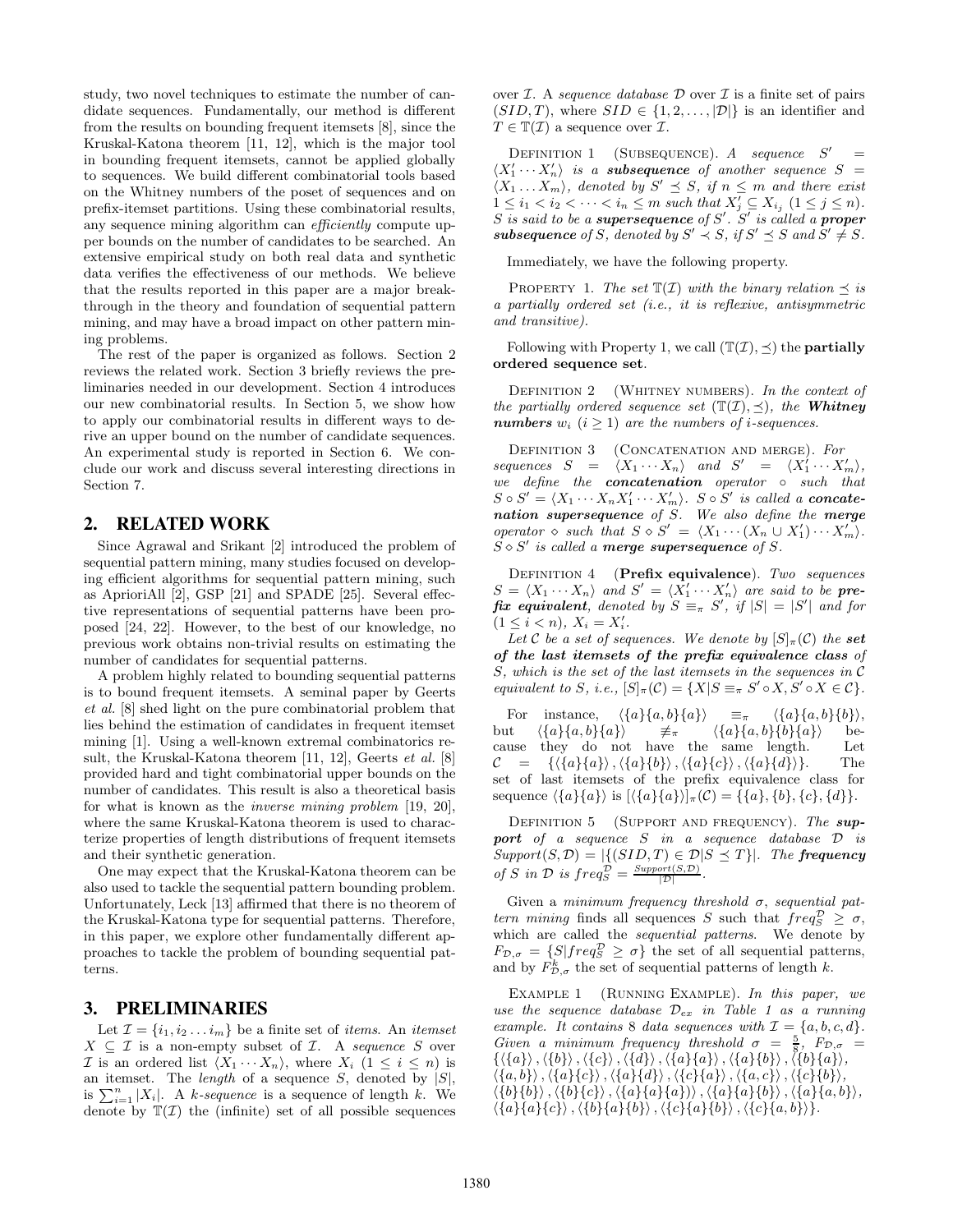| ${\cal D}_{ex}$ = | $S_{1}$     | $\langle \{a,b,c\}\{a\}\{a,b\}\{d\}\rangle$                    |
|-------------------|-------------|----------------------------------------------------------------|
|                   | $S_2$       | $\langle \{a, b, c\}\{a, b, c, d\}\{d\}\{a, b, c\}\rangle$     |
|                   | $S_3$       | $\langle \{a,b\}\{d\}\{c\}\rangle$                             |
|                   | $S_4$       | $\langle \{b\}\{a\}\{c\}\{a,b\}\{c\}\{b\}\{c\}\{d\}$           |
|                   | $S_5$       | $\langle \{a,b,c,d\}\{a\}\{a,b\}\rangle$                       |
|                   | $S_{\rm 6}$ | $\langle \{a\}\{c\}\{d\}\{b\}\{c\}\{b\}\{a\}\{b\}\{c\}\rangle$ |
|                   | $S_7$       | $\langle \{a,c\}\{a\}\{a,b,c\}\rangle$                         |
|                   | $S_8$       | $\langle \{a\}\{a,b\}\{a,c\}\rangle$                           |
|                   |             |                                                                |

**Table 1: The sequence database used as the running example**

## **4. COMBINATORIAL RESULTS**

To find an upper bound on the number of sequential patterns, we start from calculating an upper bound on the number of potential sequential patterns of length k for every positive integer k. We tackle this problem by calculating the Whitney numbers for partially ordered sequence set.

The number of potential sequential patterns of length  $k$  is closely related to the number of different combinations made using the sequence extensions introduced in Definition 3. However, a direct estimation is difficult because it has to take into account the redundancy of some combinations. For instance,  $\langle \{a\}\{b, c, d\}\{a, b\}\rangle$  can be constructed in many different ways:  $\langle {a}{b}\rangle \diamond \langle {c,d}{a,b}\rangle, \langle {a}{b,c}\rangle \diamond \langle {d}{a,b}\rangle,$  $\langle \{a\} \rangle \circ \langle \{b, c, d\} \{a, b\} \rangle$ , etc. Developing a combinatorial formula that takes into account those redundancies is very difficult, if possible at all.

A simple observation can help to deal with the problem. A k-sequence S can only contain at most k itemsets. In fact, the number of possible  $k$ -sequences can be calculated by the number of concatenation extensions. For instance, for  $\mathcal{I} = \{a, b\}$ , the number of 2-sequences is the number of sequences that are obtained from the following two ways.

- The concatenation extension from the empty sequence using a 2-itemset:  $\langle \emptyset \rangle \circ \langle \{a, b\} \rangle$ ; and
- The sequences of 2 length-1 itemsets, which are concatenation extensions of all possible sequences with 1 itemsets:  $\langle \{a\} \rangle \circ \langle \{a\} \rangle$ ,  $\langle \{a\} \rangle \circ \langle \{b\} \rangle$ ,  $\langle \{b\} \rangle \circ \langle \{a\} \rangle$  and  $\langle \{b\} \rangle \circ \langle \{b\} \rangle.$

Clearly, this way of enumerating the sequences avoids the redundancy problem described earlier. The correctness was established as part of the PrefixSpan algorithm [17]. Using this observation, counting the number of  $k$ -sequences can be described by the following recurrence relation:

$$
w_k = \sum_{i=0}^{k-1} w_i \binom{n}{k-i},\tag{1}
$$

where  $n = |\mathcal{I}|, w_0 = 1, w_1 = n$ , and  $k \geq 0^1$ .

When  $|\mathcal{I}|$  and k are both small, the above recurrence relation may be efficient for calculation. However, we would like to obtain an explicit formula. From the combinatorial point of view, this formula may help us understand the relations between counting sequential patterns and some other wellknown combinatorial problems. The understanding may lay down new ways of handling the sequential pattern mining problem.

In order to obtain such a formula, we want to represent the Whitney numbers  $w_k$  in a generating function [23, 7]<sup>2</sup>

$$
S(x) = \sum_{k} w_k x^k \tag{2}
$$

From Equation (2), it follows that

$$
w_k = \frac{S^k(0)}{k!},\tag{3}
$$

where  $S^k(x)$  is the  $k^{th}$  derivative of  $S(x)$ .

Obtaining the generating function in our case is far from trivial. One of the popular methods to find generating functions is to compute the discrete convolution of two formal power series, in other words, their Cauchy product. Recall that for two formal power series  $\sum_k a_k x^k$  and  $\sum_k b_k x^k$ , their Cauchy product is  $\sum_{k=0}^{\infty} z_k x^k$  with  $z_k = \sum_{i=0}^k a_i b_{k-i}$ . As noted by Wilf [23]: "It is certainly this product rule that accounts for the wide applicability of series methods in combinatorial problems".

In our case, we use one known formal power series, which can be trivially derived from the binomial theorem:

$$
\sum_{i=0}^{n} \binom{n}{i} x^{n-i} = (1+x)^n = D(x). \tag{4}
$$

We apply the Cauchy product with  $S(x)$ :

$$
\sum_{k} z_{k} x^{k} = S(x) \cdot D(x)
$$
\n
$$
= (\sum_{k} w_{k} x^{k}) \cdot (\sum_{i=0}^{n} {n \choose i} x^{n-i})
$$
\n
$$
= \sum_{k=0}^{\infty} \sum_{i=0}^{k} w_{i} {n \choose k-i} x^{k} \qquad (5)
$$

Thus, we have,

$$
z_k = \sum_{i=0}^k w_i \binom{n}{k-i} \tag{6}
$$

Two cases are possible for  $z_k$ , depending on the value of k. First, if  $k = 0$ , then  $z_0 = w_0$ . Second, if  $k > 0$ , then, from Equation (1), we have

$$
z_k = w_k + \sum_{i=0}^{k-1} w_i \binom{n}{k-i}
$$

$$
= 2w_k \tag{7}
$$

Using (5), we can exhibit the generating function  $S(x)$ :

$$
\sum_{k} z_{k} x^{k} = S(x) \cdot (1+x)^{n}
$$
\n
$$
= z_{0} + \sum_{k \geq 1} 2w_{k} x^{k}
$$
\n
$$
= w_{0} + 2 \sum_{k \geq 1} w_{k} x^{k}
$$
\n
$$
= 1 + 2(S(x) - 1) \tag{8}
$$

Finally,

$$
S(x) = \frac{1}{2 - (1 + x)^n} \tag{9}
$$

<sup>&</sup>lt;sup>1</sup>Note that:  $\binom{n}{k} = 0$  if  $k > n$ 

<sup>2</sup>For a brief introduction to generating functions, please refer to http://en.wikipedia.org/wiki/Generating\_function.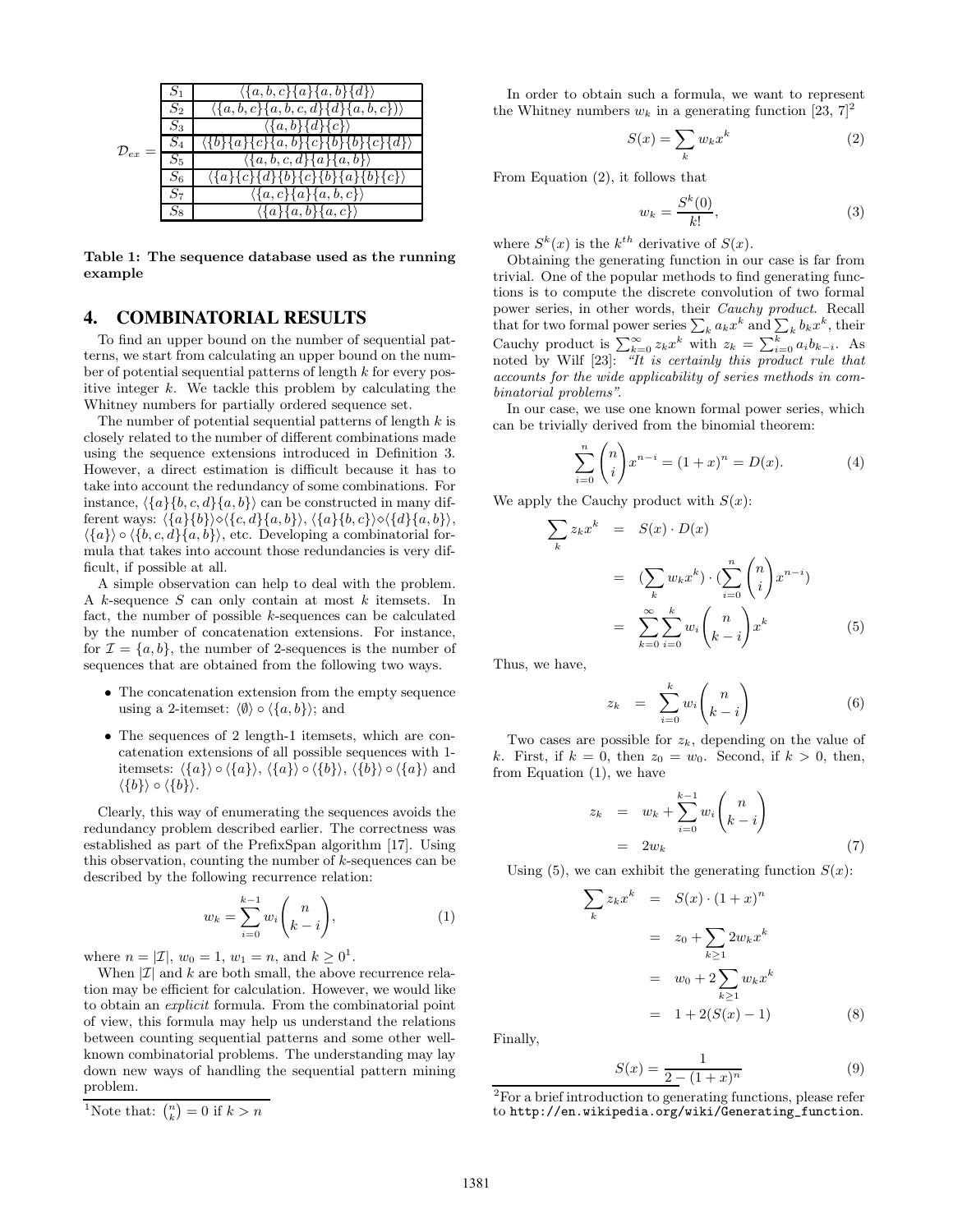From this generating function, we can deduce an expression on the number of k-sequences that can be formed using  $n = |\mathcal{I}|$  different items. From (9) it follows

$$
S(x) = \frac{1}{2} \left( \frac{1}{1 - \frac{1}{2}(1 + x)^n} \right)
$$
  
\n
$$
= \frac{1}{2} \left( \frac{1}{1 - Z} \right)
$$
  
\n
$$
= \frac{1}{2} \sum_{i \ge 0} Z^i
$$
  
\nwith  $Z = \frac{1}{2} (1 + x)^n$ ,  
\n
$$
= \frac{1}{2} \sum_{i \ge 0} \frac{1}{2^i} (1 + x)^{ni}
$$
 (10)

Therefore, the  $k^{th}$  derivative of  $S(x)$  is:

$$
S^{k}(x) = \sum_{i \geq 0} \frac{\frac{n!}{(ni-k)!} (1+x)^{ni-k}}{2^{i+1}}
$$

$$
= k! \sum_{i \geq 0} \frac{\frac{n^{i!}}{(ni-k)!k!} (1+x)^{ni-k}}{2^{i+1}}
$$

$$
= k! \sum_{i \geq 0} \frac{\binom{n^{i}}{k} (1+x)^{ni-k}}{2^{i+1}}
$$
(11)

From Equation (3), we have

$$
w_k = \sum_{i \ge 0} \frac{\binom{n i}{k}}{2^{i+1}} \tag{12}
$$

We do not discuss the convergence case for the series  $S(x)$ with  $x = 0$ . In fact, the analytic nature of the generating function does not interest us here. Thus, we limit our view of a generating function to serving as only a formal power series, i.e., as an algebraic object rather than as an analytic one. The multiple links between the previous expression and well-known combinatorial problems are discussed in Section 7.

EXAMPLE 2. Let  $\mathcal{I} = \{a, b\}$ . The number of possible 2sequences can be calculated using the recurrence relation in Equation (1):

$$
\begin{array}{rcl}\nw_2 & = & w_0 \binom{2}{2} + w_1 \binom{2}{1} \\
& = & 1 + 4\n\end{array} \quad = 5
$$

The same result can be obtained with Equation (12):  $w_2 =$  $\sum_{i\geq 0}$  $\frac{\binom{2i}{2}}{2i+1} = 5.$ <br>Likewise, the number of possible 3-sequences can be com-

puted through the recurrence relation in Equation (1):

$$
w_3 = w_0 \begin{pmatrix} 2 \\ 3 \end{pmatrix} + w_1 \begin{pmatrix} 2 \\ 2 \end{pmatrix} + w_2 \begin{pmatrix} 2 \\ 1 \end{pmatrix} = 12
$$

Using the formula in Equation (12), we have  $w_3$  =  $\sum_{i\geq 0}$  $\frac{\binom{2i}{3}}{2^{i+1}} = 12$ . The set of all 3-sequences is

$$
\{\quad \langle \{a\}\{a\}\{a\}\rangle, \langle \{a\}\{a\}\{b\}\rangle, \langle \{a\}\{b\}\{a\}\rangle, \langle \{a\}\{b\}\{b\}\rangle, \langle \{b\}\{a\}\{a\}\rangle, \langle \{b\}\{a\}\{b\}\rangle, \langle \{b\}\{b\}\{a\}\rangle, \langle \{b\}\{b\}\rangle, \langle \{a,b\}\{a\}\rangle, \langle \{a,b\}\{b\}\rangle, \langle \{a\}\{a,b\}\rangle, \langle \{b\}\{a,b\}\rangle, \langle \{a,b\}\{a\}\rangle, \langle \{a,b\}\{b\}\rangle, \langle \{a\}\{a,b\}\rangle, \langle \{b\}\{a,b\}\rangle
$$

### **5. ESTIMATION OF CANDIDATES**

In this section, we use the combinatorial results to compute the upper bounds on the number of candidates in sequential pattern mining, which are naturally the upper bounds on the number of sequential patterns. We discuss two techniques.

#### **5.1 A Basic Upper Bound**

The first technique relies on the recurrence relation in Equation (1). Instead of using the Whitney numbers  $w_i$  $(0 \leq i \leq k)$  to compute the number of candidate ksequences, we use the number of sequential patterns of every length *i*. Formally, we define  $C_k$ , an upper bound on the number of k-sequence candidates as follows.

$$
C_k = \sum_{i=0}^{k-1} |F_{\mathcal{D},\sigma}^i| \binom{|F_{\mathcal{D},\sigma}^1|}{k-i} \text{ with } |F_{\mathcal{D},\sigma}^0| = 1 \qquad (13)
$$

Example 3. Consider our running example using the database  $\mathcal{D}_{ex}$  in Table 1. Suppose  $\sigma = \frac{5}{8}$ . The set of length-1 sequential patterns in  $\mathcal{D}_{ex}$  is  $F_{\mathcal{D},\sigma}^1$  =  ${\{\langle \{a\}\rangle, \langle \{b\}\rangle, \langle \{c\}\rangle, \langle \{d\}\rangle\}.$  Accordingly, an upper bound on the number of length-2 candidates that can be generated from these 1-sequences is

$$
C_2 = |F_{\mathcal{D},\sigma}^0|^{(F_{\mathcal{D},\sigma}^1|)} + |F_{\mathcal{D},\sigma}^1|^{(F_{\mathcal{D},\sigma}^1|)}= |F_{\mathcal{D},\sigma}^0| \cdot 6 + |F_{\mathcal{D},\sigma}^1| \cdot 4= 6 + 16 = 22
$$

The number 22 includes the 6 possible 2-sequences with only 1 itemset:  $\{\langle \{a, b\}, \langle \{a, c\}, \langle \{a, d\}, \langle \{b, c\}, \langle \{b, d\}, \rangle \rangle\} \rangle$  $\langle {c, d} \rangle$ , and the 16 2-sequences with 2 itemsets, such as  $\langle \{a\}\{a\} \rangle$ ,  $\langle \{a\}\{b\} \rangle$ ,  $\langle \{d\}\{a\} \rangle$ , etc. Unsurprisingly, any breadth-first search algorithm based on the Apriori paradigm generates exactly those 22 sequences. In such a case, the upper bound is tight and realizable.

Similarly, we have

$$
C_3 = |F_{\mathcal{D},\sigma}^0| \binom{|F_{\mathcal{D},\sigma}^1|}{3} + |F_{\mathcal{D},\sigma}^1| \binom{|F_{\mathcal{D},\sigma}^1|}{2} + |F_{\mathcal{D},\sigma}^2| \binom{|F_{\mathcal{D},\sigma}^1|}{1} = |F_{\mathcal{D},\sigma}^0| \cdot 4 + |F_{\mathcal{D},\sigma}^1| \cdot 6 + |F_{\mathcal{D},\sigma}^2| \cdot 4 = 4 + 24 + 44 = 72
$$

Notice that this basic upper bound is effective for sequence databases of a small number of items, that is,  $n = |\mathcal{I}|$  is small, since it only relies on multiplying binomial coefficients. However, for real-world data sets containing thousands of items, this bound may be very loose.

#### **5.2 Prefix-based Bound**

The bounding method discussed in Section 5.1 is easy to implement in any breadth-first search sequence mining algorithm. However, it only uses very little information in bounding, and can be improved substantially. In sequential pattern mining, an algorithm often can access to more information than just the number of sequential patterns of a certain length. Often, all sequential patterns up to a certain length k are available. We develop a prefix-based bound to make use of this extra information to achieve a better estimation by locally applying the Kruskal-Katona theorem.

THEOREM 1  $(l$ -BINOMIAL REPRESENTATION [11, 12]). Given two positive integers m and l, there exists a unique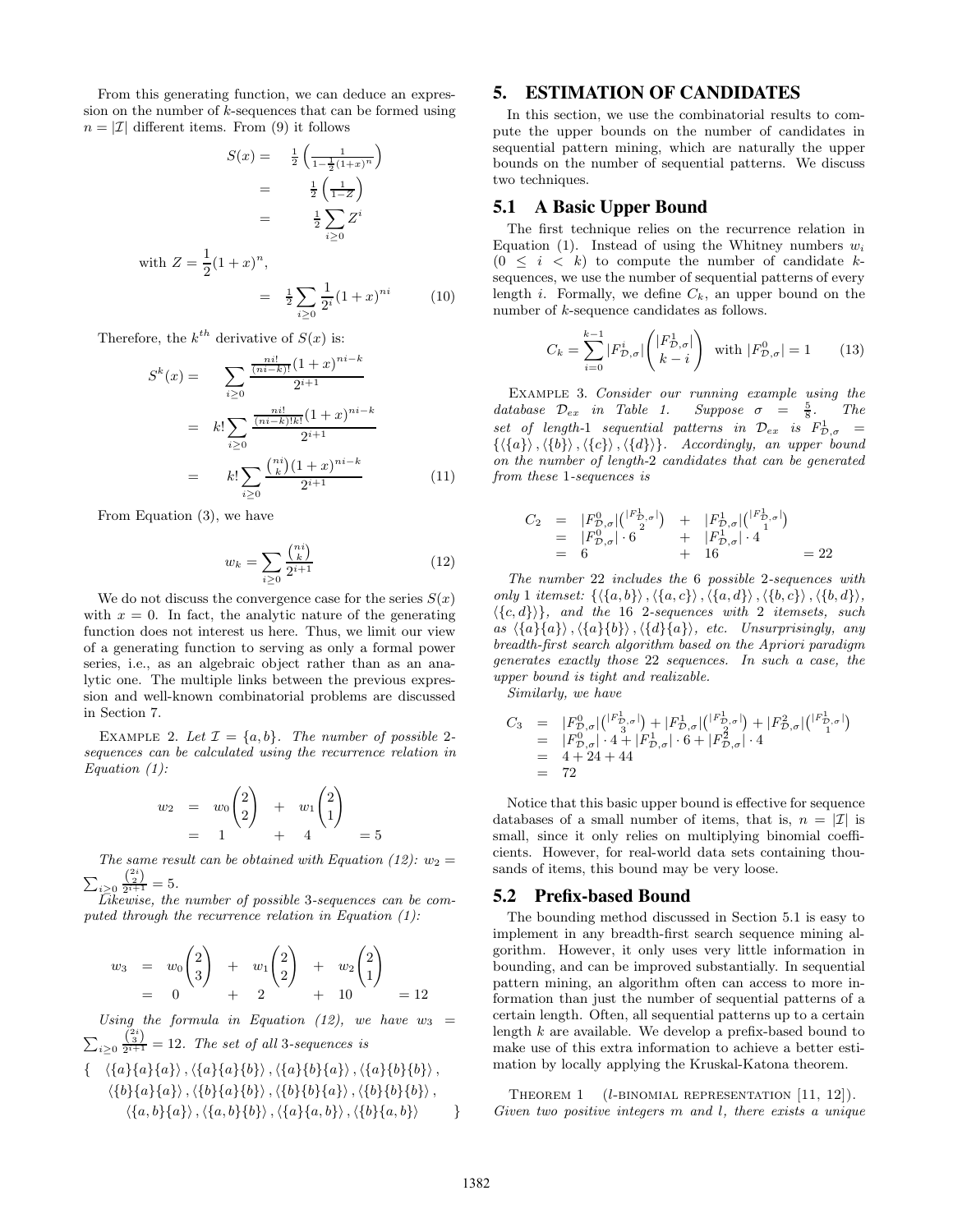representation of m in the form

$$
m = \begin{pmatrix} a_l \\ l \end{pmatrix} + \begin{pmatrix} a_{l-1} \\ l-1 \end{pmatrix} + \ldots + \begin{pmatrix} a_t \\ t \end{pmatrix}
$$

where  $a_l > a_{l-1} > \ldots > a_t \geq t \geq 1$ .

 $\binom{6}{4} + \binom{5}{3} + \binom{2}{2}.$ For instance, when  $m = 26$  and  $l = 4$ , we have  $26 =$ 

DEFINITION 6 (SHADE). An itemset  $X \subseteq \mathcal{I}$  is a k*subset* if  $|X| = k$ . Let A be a set of k-subsets of  $\mathcal{I}$ , where  $k < |\mathcal{I}|$ . The set  $\bigtriangledown_p \mathcal{A} = \{D \subseteq \mathcal{I} : |D| =$  $k + p, \forall k$ -subset  $D' \subset D \rightarrow D' \in \mathcal{A}$  is called the **shade** of A, where  $p > 1$ .

Let B be a set of k-sequences such that  $\mathcal{B} \subseteq \mathbb{T}(\mathcal{I})$ . The set  $\bigtriangledown_{p}B = \{S \in \mathbb{T}(\mathcal{I}) : |S| = k + p, \forall S' \prec S, |S'| = k \rightarrow S' \in \mathcal{B}\}$ is called the **shade** of B. In other words,  $\bigtriangledown_p$ B consists of all  $(k+p)$ -sequences that can be constructed by using operators  $\circ$  and  $\circ$  on the set of sequences  $\mathcal{B}$ .

For instance, let  $\mathcal{I} = \{a, b, c, d\}$  and  $\mathcal{A} =$  $\{\{a, b\}, \{a, c\}, \{a, d\}, \{b, c\}, \{b, d\}\}$  then  $\bigtriangledown_1 \mathcal{A}$  $\{\{a, b, c\}, \{a, b, d\}\}\$ and  $\{a, c, d\} \notin \bigtriangledown_1 \mathcal{A}$  because  $\{c, d\} \notin \mathcal{A}$ .

The next theorem, the Kruskal-Katona theorem, gives a tighter upper bound on the size of the shade for a set of k-subsets.

THEOREM 2 (KRUSKAL-KATONA THEOREM [11, 12]). Let A be a set of k-subsets of  $\mathcal{I}$   $(k < |\mathcal{I}|)$ .  $|\mathcal{A}|$  can be written as a k-binomial representation:

$$
|\mathcal{A}| = m = \begin{pmatrix} a_k \\ k \end{pmatrix} + \begin{pmatrix} a_{k-1} \\ k-1 \end{pmatrix} + \ldots + \begin{pmatrix} a_t \\ t \end{pmatrix}.
$$

The cardinality of  $\bigtriangledown_p A$  is bounded by

$$
|\nabla_p \mathcal{A}| \leq {a_k \choose k+p} + {a_{k-1} \choose k-1+p} + \ldots + {a_t \choose t+p}
$$

No other bounds can be tighter.

For instance, let  $\mathcal{I} = \{a, b, c, d\}$  and  $\mathcal{A} =$  $\{\{a, b\}, \{a, c\}, \{a, d\}, \{b, c\}, \{b, d\}\}.$  Then,  $|\mathcal{A}| = 5 = {3 \choose 2} +$  $\binom{2}{1}$ . Moreover,  $|\nabla_1 \mathcal{A}| \leq \binom{3}{3} + \binom{2}{2} = 2$ , which is a tight upper bound because  $\nabla_1\mathcal{A} = {\{a, b, c\}, \{a, b, d\}}.$ 

To understand the prefix-based technique, recall that a candidate sequence can be generated through the sequence extension operators. However, with the recurrence relation in Equation (13), some of the candidate sequences that are counted are obviously infrequent.

EXAMPLE 4. To count the number of candidates  $C_3$  in Example 3,  $|F_{\mathcal{D},\sigma}^1|$  $\binom{|F_{\mathcal{D},\sigma}^1|}{2}$  is used to compute the number of 1-sequences extended with itemsets of size 2. In this case,  $\langle \{b\}\{a, d\}\rangle$ ,  $\langle \{b\}\{b, d\}\rangle$ ,  $\langle \{b\}\{c, d\}\rangle$  are counted as possible candidates, however,  $\langle \{b\}\{d\}\rangle$  is not frequent. In fact, the number of sequences of length 1 extended with itemsets of cardinality 2 should be constrained by the sequences of length 2 and with 2 itemsets:  $\langle \{b\}\{a\}\rangle$ ,  $\langle \{b\}\{b\}\rangle$ ,  $\langle \{b\}\{c\}\rangle$ , which are from the prefix equivalence class of sequence  $\langle \{b\} \{a\} \rangle$ .

In order to reflect this condition and generalize it to ksequences, we will use *locally* the Kruskal-Katona theorem, since it computes efficiently a tight upper bound on the shade of the set of the last itemsets for a given prefix equivalence class. Let us look at an example.

**Procedure** PB(): regrouping the sequences in prefix equivalence classes.

Data:  $F^k_{\mathcal{D},\sigma}$ **Result**: Prefix-based upper bound value for the number of candidate  $k + 1$ -sequences  $P B \leftarrow 0$ : **for ach** set  $\mathcal{A} = [\langle S \rangle]_{\pi}(F_{\mathcal{D}, \sigma}^{k})$  **do**<br>**3**  $\boldsymbol{\beta}$  *local*  $\leftarrow$  Compute the upper b **3**  $\bigcup$  *local* ← Compute the upper bound  $\nabla_1 \mathcal{A}$ ; **4**  $PB \leftarrow PB + local;$  $\mathbf{5} \ \ PB \leftarrow PB + |F_{\mathcal{D},\sigma}^k| \cdot |F_{\mathcal{D},\sigma}^1|;$ **6** Return PB;

EXAMPLE 5. Let  $PB_k$  be the prefix-based upper bound on the size of k-sequences candidates. To compute  $PB_3$ , we need to compute the bounds on the sequences generated from the length-2 sequential patterns with extension operators  $\circ$ and  $\diamond$ , respectively.

The  $\diamond$ -extension case: there are 4 prefix equivalence classes in  $F_{\mathcal{D},\sigma}^2$ : 1 prefix equivalence class based on the sequences containing 1 itemset with cardinality 2, and 3 prefix equivalence classes based on the sequences of 2 itemsets:

- (i)  $\mathcal{U} = \{\langle \{a, b\} \rangle, \langle \{a, c\} \rangle \}$
- (ii)  $V = \{\langle \{a\}\{a\} \rangle, \langle \{a\}\{b\} \rangle, \langle \{a\}\{c\} \rangle, \langle \{a\}\{d\} \rangle \}$
- (iii)  $W = {\langle {b}{a} \rangle, \langle {b}{b} \rangle, \langle {b}{b} \rangle}$
- $(iv) \quad \mathcal{X} = \{\langle \{c\}\{a\}\rangle, \langle \{c\}\{b\}\rangle\}$

For each of these equivalence classes, we compute an upper bound based on the Kruska-Katona theorem. This theorem can be applied because the elements of the set  $\langle S \rangle_{\pi}(\mathcal{V})$  are sets. For instance, from (ii),  $\left| \langle \{a\}(a) \rangle \right|_{\pi} (F_{\mathcal{D}, \sigma}^2) = \binom{4}{1} = 4.$ The cardinality of  $\nabla_1$  V is bounded by

$$
|\bigtriangledown_1 \mathcal{V}| \le \begin{pmatrix} 4 \\ 1+1 \end{pmatrix} = 6
$$

Similarly,  $|\nabla_1 U| \leq 0$ ,  $|\nabla_1 W| \leq 3$  and  $|\nabla_1 X| \leq 1$ . Thus, the upper bound on the number of sequences that can be generated using the operator  $\diamond$  is  $0 + 6 + 3 + 1 = 10$ .

The  $\circ$ -extension case: Each of the sequences in  $F_{\mathcal{D},\sigma}^2$ can be extended with one of the frequent items present in  $F_{\mathcal{D},\sigma}^1 = \{\langle \{a\} \rangle, \langle \{b\} \rangle, \langle \{c\} \rangle, \langle (d \} \rangle\}.$  In this example, the upper bound on the number of sequences that can be generated using the operator  $\circ$  is  $|F_{\mathcal{D},\sigma}^2| \cdot |F_{\mathcal{D},\sigma}^1| = 11 \cdot 4 = 44.$ 

In conclusion,  $PB_3 = 10 + 44 = 54$ . That is, the maximum number of candidate patterns of length 3 that can be generated is at most 54, smaller than  $C_3$  in Example 3.

The only requirement for this approach is to regroup the sequences in prefix equivalence classes. This is usually implicitly done thanks to the data structures used in the sequential pattern mining algorithms, such as prefix-trees (i.e., trie structures). The pseudocode of the procedure is given in Procedure PB().

#### *Further Improvements*

The prefix-based upper bound works well with any breadthfirst search algorithms. Still, some further improvements are possible.

One may notice that handling the case of the operator  $\circ$ is quite trivial as it involves multiplying the number of frequent k-sequences with the number of frequent 1-sequences.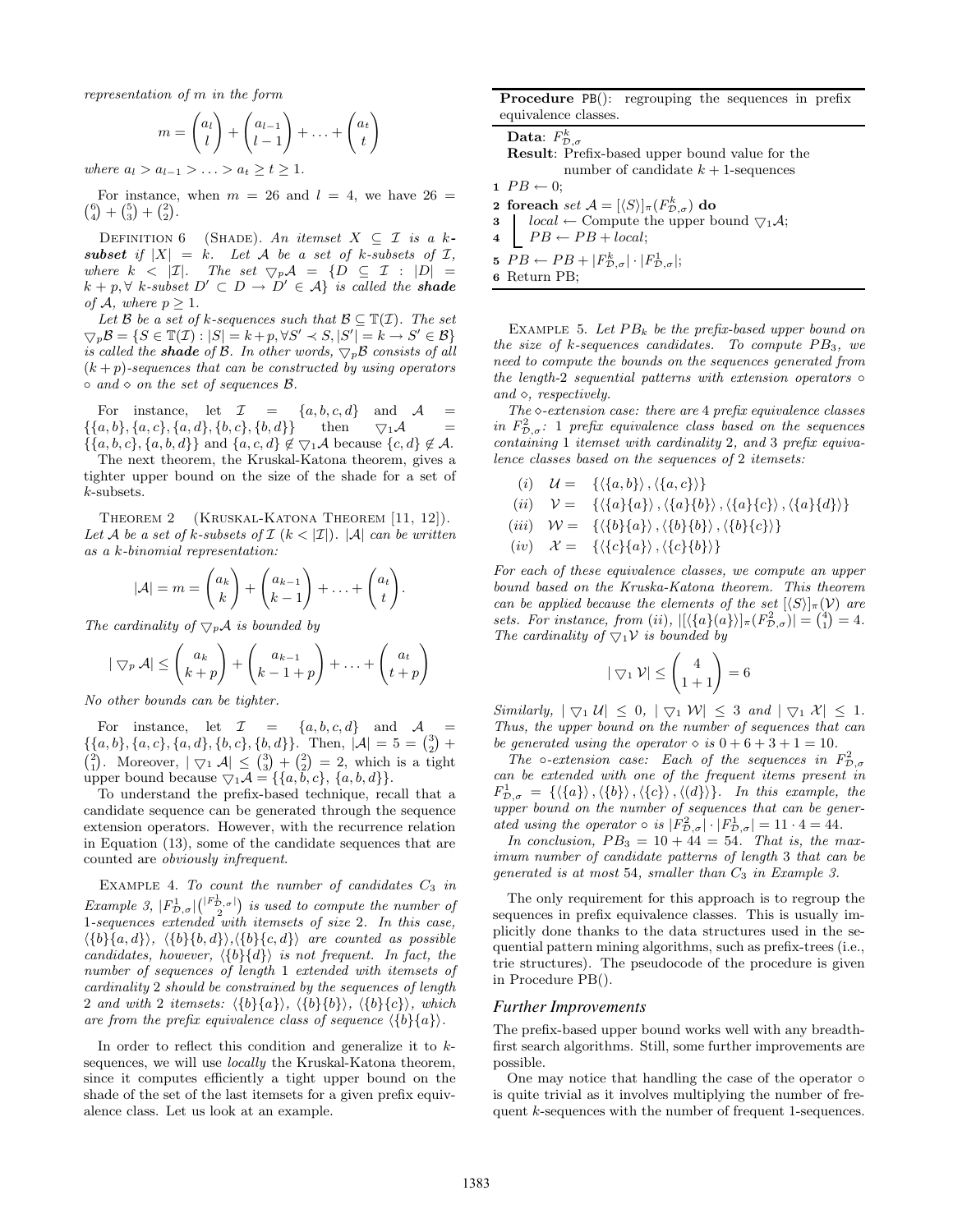However, this way allows some false positives since not all 2-sequences of 2 items are frequent. Recall that any mining algorithm has access to the sequences in the database. Instead of blindly multiplying with the cardinality of the frequent 1-sequences, we can multiply only with the cardinality of the 2-sequences that can really result in sequence expansions. Let us illustrate this improvement using an example.

EXAMPLE 6. Suppose that we want to extend the sequences from the prefix equivalence class  $\mathcal{A} = {\langle \langle \{a, b\} \rangle, \langle \{a, c\} \rangle \}$  with the operator  $\circ$ . Based on Procedure  $PB()$ , this equivalence class generates  $|\mathcal{A}| \cdot |F_{\mathcal{D}, \sigma}^1| = 8$  candidate sequences, which are

$$
\{\quad \langle \{a,b\}\{a\}\rangle, \langle \{a,b\}\{b\}\rangle, \langle \{a,b\}\{c\}\rangle, \langle \{a,b\}\{d\}\rangle, \\ \langle \{a,c\}\{a\}\rangle, \langle \{a,c\}\{b\}\rangle, \langle \{a,c\}\{c\}\rangle, \langle \{a,c\}\{d\}\rangle \quad \}
$$

Yet, some of the sequences should not be generated as their sub-sequences are infrequent. For instance,  $\langle \{b\} \{d\} \rangle$  is infrequent. However,  $\langle \{a, b\}\{d\} \rangle$  is counted as a possible candidate sequence.  $\langle \{a, b\} \rangle$  should be extended only with the items in the set  $\{a, b, c\}$ , since only  $\langle \{a\}\{a\}\rangle$ ,  $\langle \{a\}\{b\}\rangle$ ,  $\langle \{a\}\{c\}\rangle$ ,  $\langle \{b\}\{a\}\rangle$ ,  $\langle \{b\}\{b\}\rangle$ , and  $\langle \{b\}\{c\}\rangle$  are frequent (notice how item d is not expanded here). Applying the same process to each element of the equivalence classes yields the following

 $|\{\langle \{a,b\}\rangle\}| \cdot 3 + |\{\langle \{a,c\}\rangle\}| \cdot 2 + |\{\langle \{a\}\{a\}\rangle\}| \cdot 4 +$  $| \{ \langle \{a\}\{b\} \rangle \} | \cdot 3 + | \{ \langle \{a\}\{c\} \rangle \} \cdot 2 + | \{ \langle \{a\}\{d\} \rangle \} | \cdot 0 +$  $|\{\langle \{b\}\{a\}\rangle\}| \cdot 3 + |\{\langle \{b\}\{b\}\rangle\}| \cdot 3 + |\{\langle \{b\}\{c\}\rangle\}| \cdot 2 +$  $|\{\langle {c} \}{{a}}\rangle\}\| \cdot 2 + |\{\langle {c} \}{{b}}\rangle\}\| \cdot 2 = 26$ 

The improved prefix-based upper bound in this case is  $PB_3^{imp} = 10 + 26 = 36.$ 

The implementation of this improvement bears negligible overhead in practice because all the needed sequences along with their extensions are already present in the data structures used by many sequence mining algorithms.

#### **6. EMPIRICAL STUDY**

In this section, we report an extensive empirical evaluation of our bounding techniques using real and synthetic data sets. All experiments were performed on an Apple MacBook computer with 2.8 Ghz Intel Core 2 Duo CPU and 4 Gb main memory, running Mac OS X 10.6.6 operating system. The bounding procedures were implemented in C++ along with a version of the algorithm SPADE using the Data Mining Template Library [26]. All the mathematical computation was processed using the GNU Multiple Precision Arithmetic Library<sup>3</sup>. The source code and the data sets are available at http://www.loria.fr/~raissi/.

**Data sets.** In our experiments, we used one real data set and a group of synthetic data sets generated by the QUEST software<sup>4</sup>. The *Amazon* data set consists of a collection of 100, 000 product reviews from the website amazon.com. This is a sample of the data set used in [10]. Each review is a data sequence that has been lemmatized and grammatically filtered to remove uninteresting terms. Each sentence

 $3$ http://gmplib.org/

| Amazon data set, $\sigma = 0.15\%$ . |                                        |           |          |                         |  |  |
|--------------------------------------|----------------------------------------|-----------|----------|-------------------------|--|--|
| Length $k$                           | Cand. gen. time                        | $C_k$     | $PB_k$   | $PB_k^{opt}$            |  |  |
|                                      | 16.4534                                | $\Omega$  |          |                         |  |  |
| $\overline{2}$                       | 117.57                                 | 0.000003  | 0.001984 | 0.001984                |  |  |
| 3                                    | 778.726                                | 0.000025  | 0.013382 | 0.045356                |  |  |
| 4                                    | 24.5185                                | 0.000006  | 0.002798 | 0.004168                |  |  |
| 5                                    | 0.0618551                              | 0.000009  | 0.001266 | 0.002395                |  |  |
|                                      |                                        |           |          |                         |  |  |
| C100T4I10 data set, $\sigma = 8\%$ . |                                        |           |          |                         |  |  |
| Length $k$                           | Cand. gen. time                        | $C_k$     | $PB_k$   | $PB_{\,\iota}^{\, opt}$ |  |  |
|                                      | 16.1838                                | $\Omega$  | 0        |                         |  |  |
| $\overline{2}$                       | 77.9223                                | 0.000005  | 0.000124 | 0.000124                |  |  |
| 3                                    | $\begin{array}{c} 285.861 \end{array}$ | 0.000005  | 0.006093 | 0.032533                |  |  |
| 4                                    | 352.146                                | 0.000006  | 0.240952 | 0.169538                |  |  |
| 5                                    | 283.433                                | 0.000006  | 0.039826 | 0.340521                |  |  |
| 6                                    | 121.09                                 | 0.000006  | 0.035317 | 0.329862                |  |  |
| 7                                    | 32.4553                                | 0.0000010 | 0.019776 | 0.147073                |  |  |
| 8                                    | 5.18174                                | 0.0000010 | 0.007598 | 0.039192                |  |  |
| 9                                    | 0.624778                               | 0.0000012 | 0.003519 | 0.007164                |  |  |
| 10                                   | 0.0670125                              | 0.0000010 | 0.002802 | 0.001828                |  |  |

**Table 2: Candidate generation time vs. upper bound computation time (in seconds).**

in a review is transformed into an itemset. The data set is very dense and contains 32, 140 items. The average sequence length is 8. For synthetic data sets, various kinds of parameters and distributions were used to generate different data sets. We used the following convention to name the synthetic data sets:  $Cx$  means that the data set contains  $x \times 1,000$  sequences, Ty means that the average number of items in an itemset is  $y$ , and  $Iz$  means that the data set contains  $z \times 1,000$  distinct items.

**Efficiency.** The first batch of experiments focused on efficiency. As previously discussed, the upper bound computation depends on the number of sequential patterns. How does the computation time change when the number of sequential patterns increases? Using the Amazon data set, we varied the minimal support threshold and recorded for each bounding method its total computation time and the total number of sequential patterns. 240 thresholds were tried. Figure 1 shows these results. The experimental results verify the theoretical analysis. The three bounding methods scale linearly with respect to the number of sequential patterns.

We also compared the runtime of the bounding methods with respect to the candidate generation runtime in SPADE. If the bounding procedures are too slow comparing to the candidate generation time, then bounding candidates of sequential patterns would not help much in improving sequential pattern mining efficiency. Table 2 shows the results. Clearly, the computation cost for the upper bounds is negligible comparing to the candidate generation process.

**Accuracy.** Our second batch of experiments focused on the accuracy of the bounds. Figure 2 shows the results on two different synthetic data sets. As discussed in Section 5, the basic upper bound is much looser. For instance, on data set C500T4I10 with a minimal frequency threshold  $\sigma = 10\%$ , at level  $k = 3$ , the number of generated candidates by SPADE is 2, 265 but the basic bound is 167, 567, 925, 000. At the same level, the prefix-based bound is 2, 599, which is very close to the actual number of generated candidates. This observation is further confirmed by the rest of our

<sup>4</sup>http://www.almaden.ibm.com/cs/projects/iis/hdb/ Projects/data\_mining/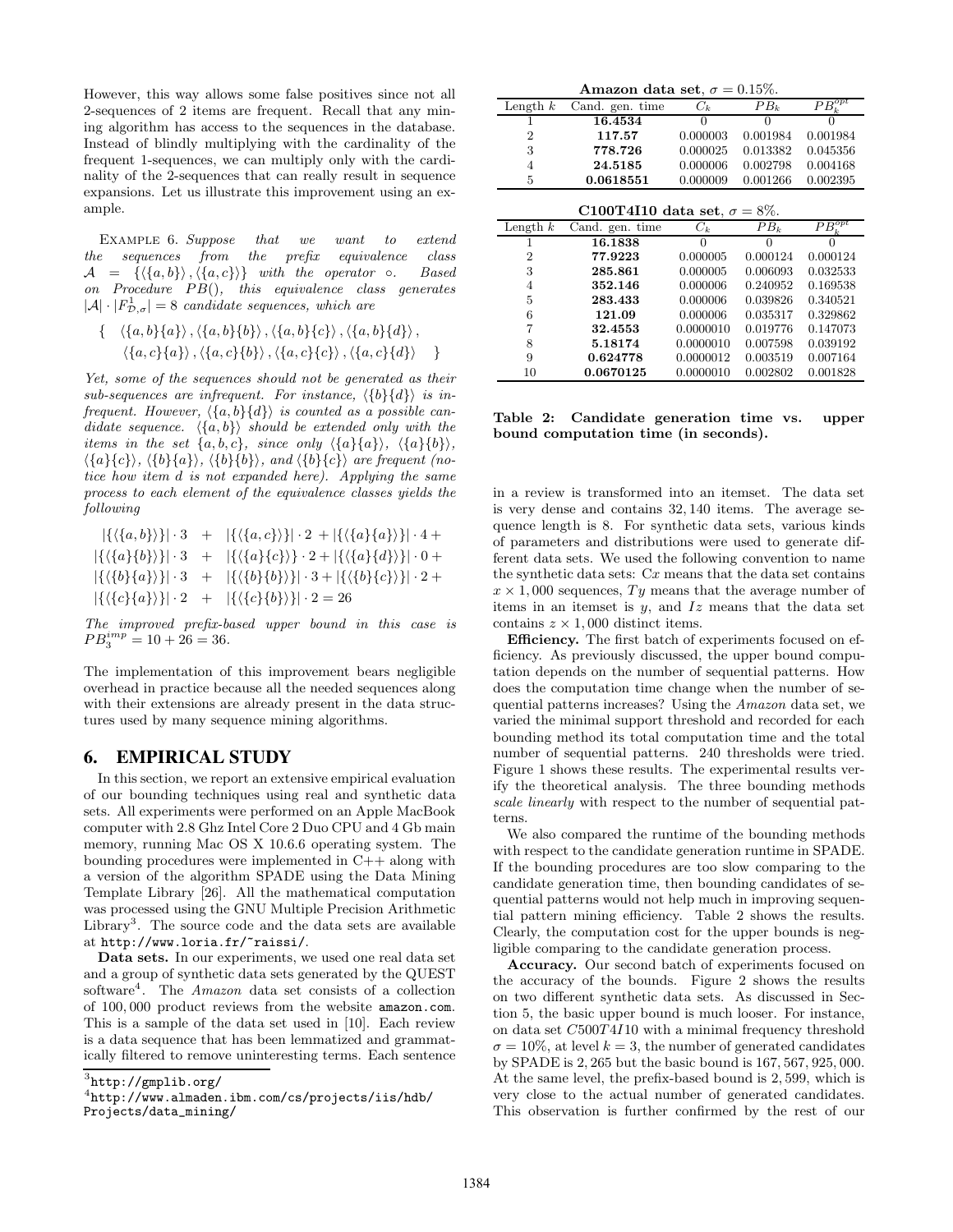

**Figure 1: Time needed to compute the three upper bounds vs. the number of frequent sequences.**



**Figure 2: Upper bounds accuracy comparison with SPADE candidate generation.**



**Figure 3: Optimized prefix-bound accuracy comparison with SPADE, SPAM and PSP candidate generations.**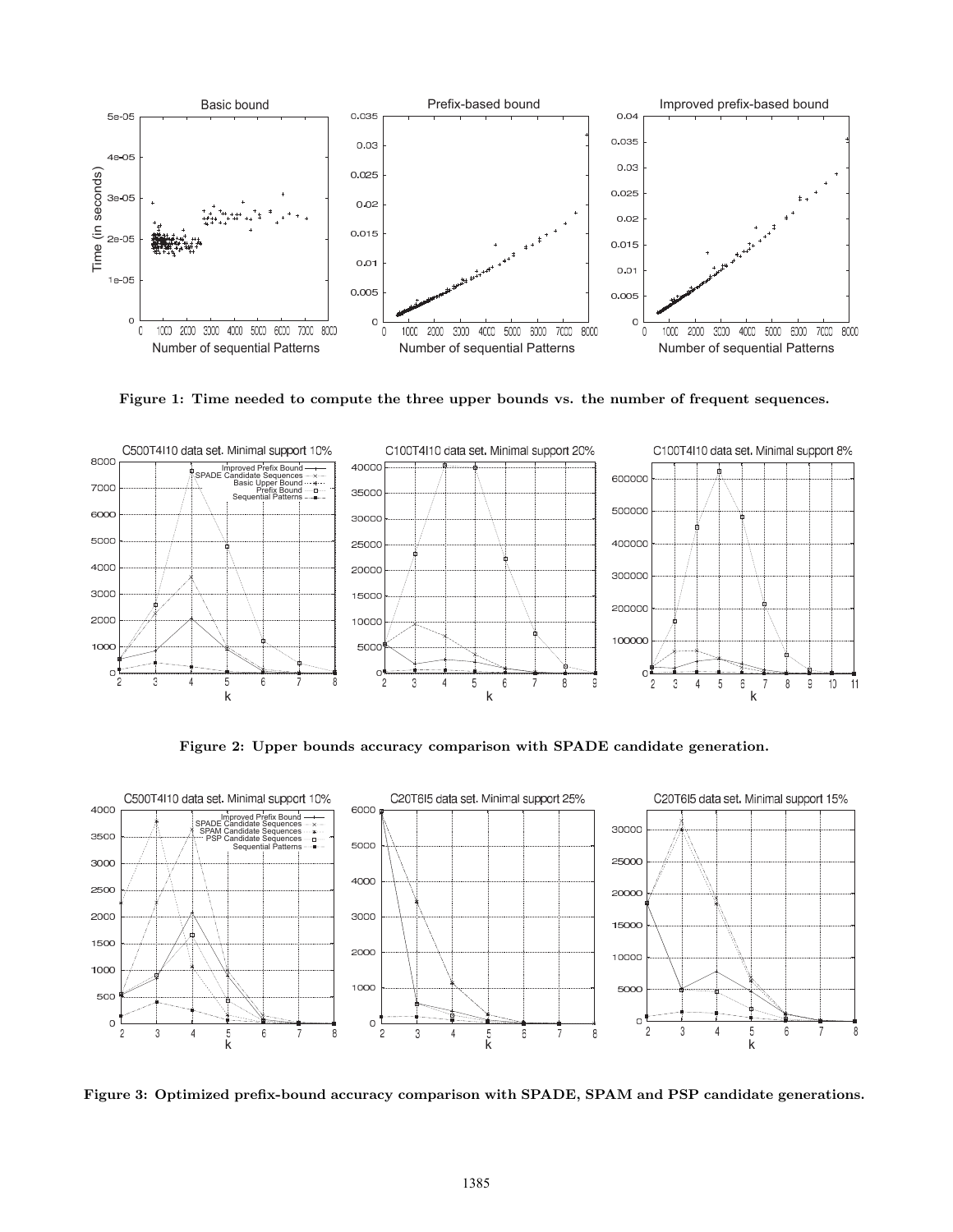experiments, and indicates that the prefix-based bound is viable and useful. Surprisingly, the improved prefix-based bound is 847, dramatically less than the number of candidates generated by SPADE, and much closer to the number of sequential patterns. In fact, in more than 89% of the cases in our experiments, the improved prefix-based bound is lower than the number of candidates generated by SPADE, and is closer to the actual number of sequential patterns.

To further test the effectiveness of the improved prefixbased bound, we compared it with some other representative sequential pattern mining methods. We selected two algorithms that have radically different candidate generation strategies: SPAM [3] and PSP [16]. Please note that SPAM is a depth-first search method and is reported to outperform PrefixSpan. The results are shown in Figure 3. Our improved prefix-based bound is lower than what is actually generated by the SPADE and SPAM algorithms. Two explanations are possible. First, SPAM is a depth-first algorithm and thus cannot fully use the Apriori principle in pruning unfruitful candidates. Second, the candidate generation process in SPADE produces some false positive candidates. Recall that the candidate generation method in SPADE is based on a prefix equivalence constraint. For example, let  $S_1 = \langle \{a\} \{b\} \{a\} \rangle$  and  $S_2 = \langle \{a\} \{b\} \{b\} \rangle$ , then three candidates,  $\langle {a}{b}{a}{b}, \langle {a}{b}{b}{b}{b}{b}{b}, \rangle$ ,  $\langle {a}{b}{b}{b}{b}{b}, \rangle$ , and  $\langle {a}{b}{a}, {b}{b}, \rangle$ are generated. However, no prior check is done to see if  $\langle \{a, b\} \rangle$  is actually frequent. This kind of candidates are quite often generated in many sequential pattern mining algorithms. Our improved prefix-based bound avoids such candidates in counting.

#### **7. CONCLUSIONS AND FUTURE WORK**

In this paper, we reported a breakthrough in the theory and foundation of sequential pattern mining. We presented, for the first time in the field of sequential pattern mining, strong combinatorial results on computing the number of possible sequences that can be generated at a given length k. Two novel techniques were developed to estimate the number of candidate sequences. The effectiveness and efficiency of our methods were well verified by an extensive empirical study on both real data and synthetic data.

Motivated by the theoretical challenge of computing the Whitney numbers for sequential patterns, we provided in this paper novel ways of bounding sequential patterns. However, our findings are not solely restricted to this unique purpose. In this section, we discuss as future work several other applications in the domains of combinatorics, data mining and machine learning that can benefit from this study.

**Bridging combinatorial problems and sequence mining problems.** Closed form expressions and generating functions act like identification cards for combinatorial problems. Using 12, we notice that for  $n = 2$  (i.e., 2 items), the first few terms of the sequence of Whitney numbers are 1, 2, 5, 12, 29, 70, 169, 408, 985, 2378,... which are known as the "Pell numbers" (A000129 in  $O EIS<sup>5</sup>$ ). In fact, counting the number of sequences on  $\mathcal{I} = \{a, b\}$  is similar to counting the number of 132-avoiding two-stack sortable permutations [6], which is a special type of pattern-avoiding permutations. We believe our work may help to investigate combinatorial

techniques associated with pattern-avoidance problems and applying them for constrained sequence mining [18].

**Generalized spectrum kernel.** Leslie et al. [14] introduced a new sequence-similarity kernel, the *spectrum kernel*, to deal with classification of protein sequences with supportvector machines (SVMs) and other kernel methods. The basic idea of applying SVMs on sequence data is to map sequences into feature spaces by means of kernel functions and compute the maximum-margin hyperplane to separate two classes. The k-spectrum of a sequence is the set of all length- $k$  contiguous subsequences that it contains. The feature map is indexed by all possible length- $k$  subsequences (i.e., k-mers) from  $\mathcal I$  and its dimensionality is  $|\mathcal I|^k$ . Notice that this kernel works for simple sequences (i.e., ordered list of items). To generalize this kernel to sequential patterns we have to, first, be able to count the size of the feature map, and, second, develop an efficient computation method based on the "kernel trick", that is, mapping sequences into an inner product space. For the first task, it is easy to notice that for a given length  $k$ , the size of the feature map is equal to  $w_k$  defined in Equations (1) and (12). For the second task, efficient computation could be carried by a traversal of a trie data structure like the one used by several sequential pattern mining algorithms. So far, the overall complexity of computing the kernel of 2 sequences remains an open problem. We believe that based on our work, further research on the generalization of the sequence kernels could be applied in natural language processing applications where sequential patterns may represent different sentences or grammatical groups (for instance, a nominal group could be represented in a sequence by its own itemset).

**Sequence inverse mining problem and privacy issues.** From the privacy point of view, data owners may not want to share their original data sets. Instead, they may consider sharing some anonymized or synthetic data sets that respect the same pattern distribution. However, one concern is how many data sets exist that respect the same pattern distribution, and how much they can be different from each other. Can an attacker "enumerate" or "characterize" such data sets sufficiently precisely? In frequent pattern mining, the performance of frequent itemset mining algorithms depends on the length distribution of the patterns. To improve the experimental procedures, data miners may want to generate data sets (i.e., benchmarks) with a given distribution on the number of patterns. This approach was successfully applied to itemset mining in [19, 20] and is mainly based on the Kruskal-Katona theorem. With the theoretical results in this paper, the reverse mining problem for sequential patterns can be investigated with a strong theoretical basis. For instance, suppose that  $\mathcal{I} = \{a, b\}$  and we want to generate a data set that contains exactly 2 sequential patterns of length 1, 7 patterns of length-2, and 1 patterns of length 3. The upper bound feasability condition [19] can be answered simply using Equation (1). In this case, the answer is "no" because, with  $n = 2$  and  $w_2 = 5$ , one cannot generate 7 different 2-sequences. However, the lower bound feasibility condition remains an open problem.

<sup>5</sup>On-Line Encyclopedia of Integer Sequences: http://oeis. org.